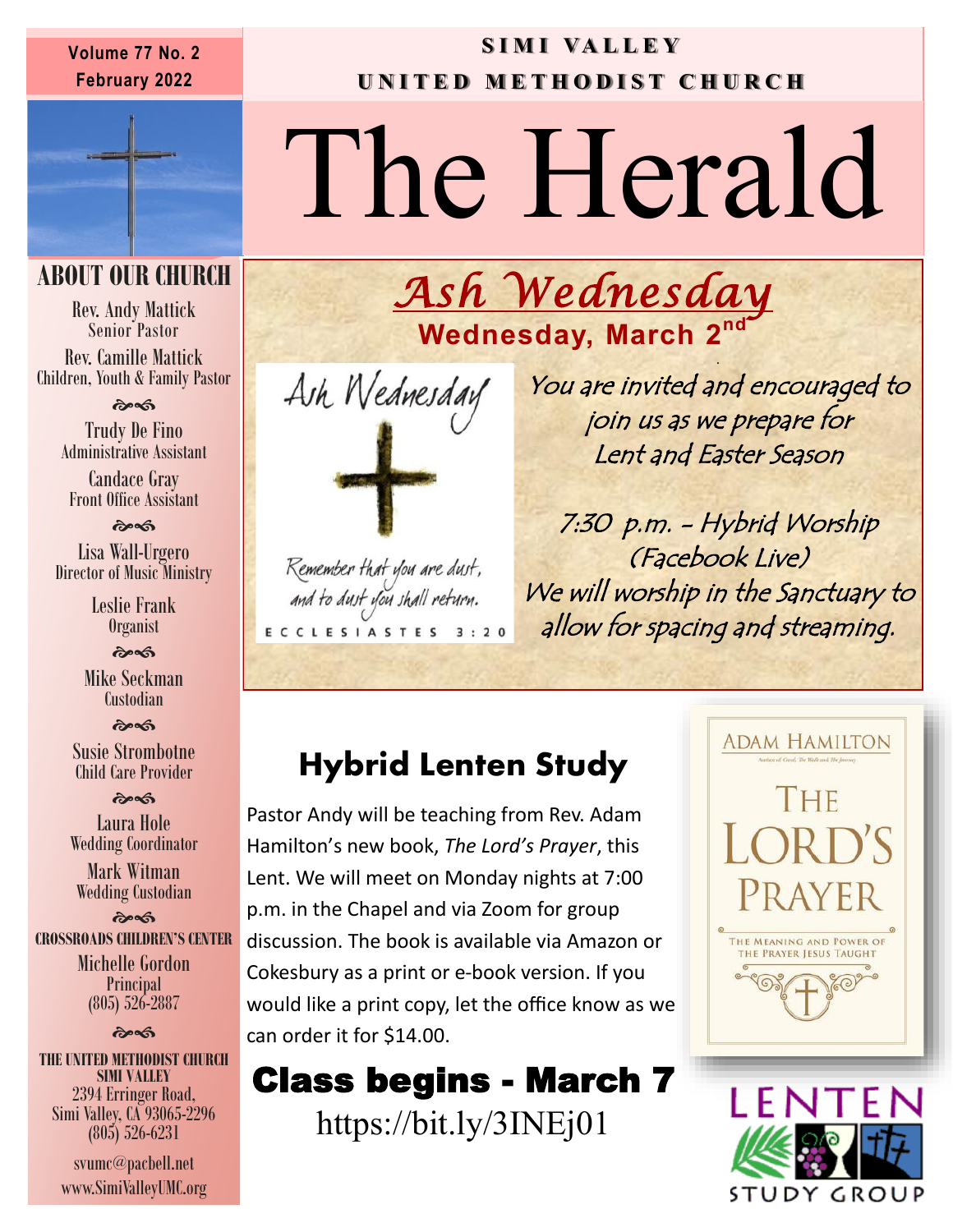

**Sunday, February 6, 2022** *Fifth Sunday after Epiphany* **Call of the Disciples** Psalm 138 Luke 5: 1-11 *Communion served* **Preaching:** Rev. Andy Mattick

#### **Sunday, February 13, 2022**

*Sixth Sunday after Epiphany* **The Beatitudes** Psalm 1 Luke 6: 17-26 **Preaching:** Rev. Andy Mattick

#### **Sunday, February 20, 2022**

*Seventh Sunday after Epiphany* **Loving Your Enemies**  Psalm 37: 1-11, 39-40 Luke 6: 27-38 **Preaching:** Rev. Andy Mattick

#### **Sunday, February 27, 2022**

*Transfiguration Sunday* Psalm 99 Luke 9: 28-43 **Preaching:** Rev. Camille Mattick

#### **Wednesday, March 2, 2022**

*Ash Wednesday* Sanctuary - 7:30 pm



February 13

*Open my eyes that I may see glimpses of truth Thou hast for me…*

 Epiphany is a season of "revealing" (the Greek word *epiphainein* means "reveal" and *epiphaneia* means "appearance"). It is transitional season between Christmas and Lent where the church is called to see how Jesus is revealed in the Gospel. February will reveal a Jesus who calls disciples to follow in his day and in ours; a Jesus who offers blessings to vulnerable and woes to the mighty; a Jesus who challenges the faithful to extend a radical love to enemies in response to the radical love that God offers us; and a Jesus whose holiness radiates out in the Transfiguration.

These lightbulb popping revelations stand in contrast to the literal darker themes of Lent. Just as February draws it short month to a close, we step into the Ash Wednesday\* story. There we are shown our mortality and need for repentance. This dichotomy is a natural part of the Christian year and of the story of Jesus. He is one who comes revealing both the fullness of God and the fullness of man, being truly both.

Within the language of revelation is a state of unknown or unseen; to have something revealed is to *not* have seen it before. The kingdom work of Jesus is not intended to be secret. But there are those who cannot (or will not) recognize the hope and possibility offered by Jesus. There are likely those who say no to the invitation to "Come and follow me." There are those for whom the gospel brings woe rather than blessing. There are those who will refuse to see the enemy as a part of the family of God. The challenge to us on this side of history is to strive to be those who see. We can each day offer the prayer of the song above:

> *Dear God, Open my eyes that I may see glimpses of truth you have for me.*

Join us in worship as we strive to show each other the face and work of Christ.

Blessings!

A

\*We are moving our 2022 Ash Wednesday service into the Sanctuary to allow all to spread out and feel welcome.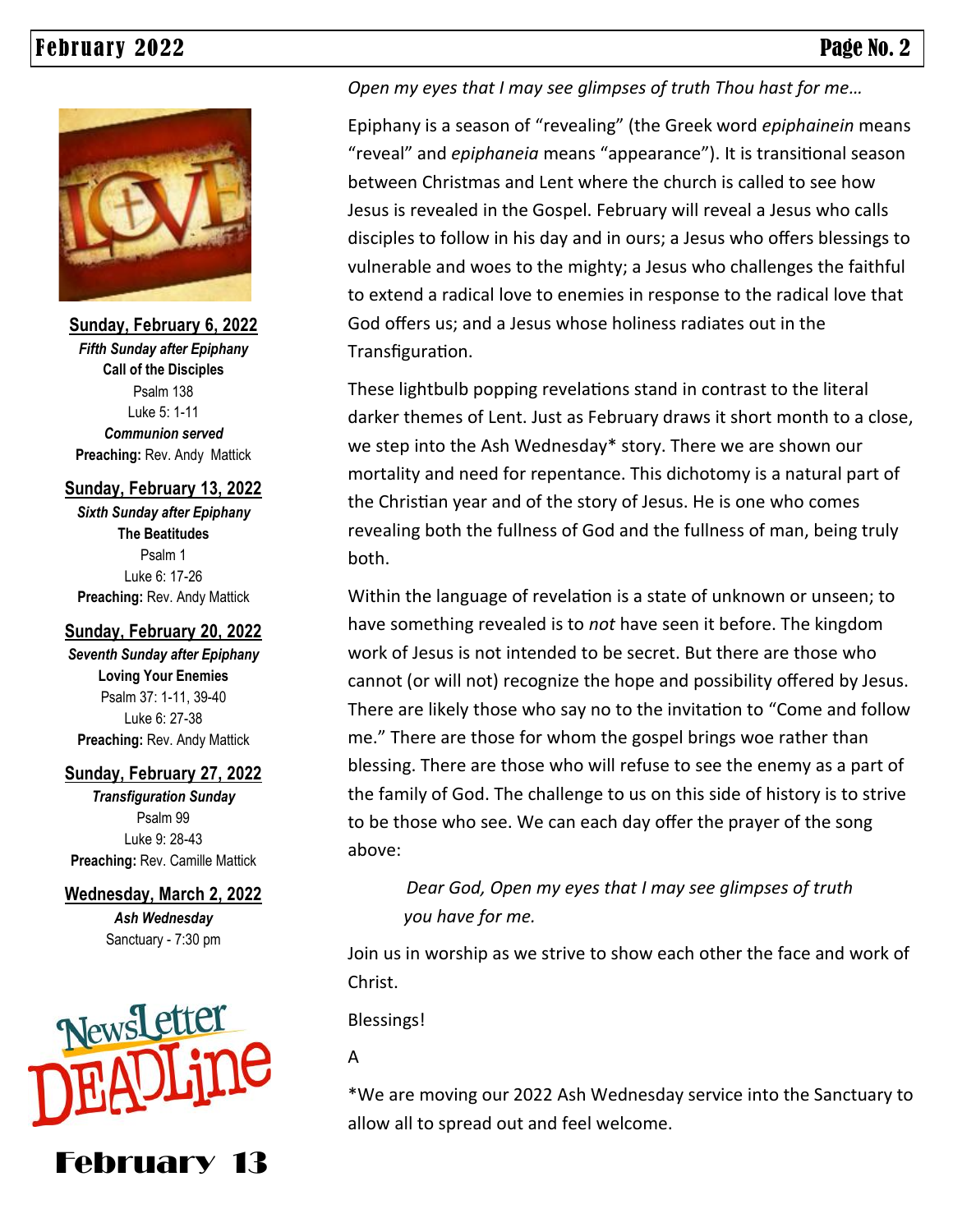#### We Support Our Church by Our... PRAYERS

*Prayer requests are submitted in Sunday Worship. You may submit prayer requests by email to svumc@pacbell.net.*



- 2/1 Marilyn McFarren
- 2/2 Dan Hoffman
- 2/5 Sondra Adair
- 2/6 Ada Jean Hautzenroeder
- 2/7 Carolyn Hunter
- 2/8 Nancy Interior
- 2/9 Robert Benson, Wes Miller Barbara Witman
- 2/10 Vicky Laier, Juanita Ward, Nadel Interior
- 2/11 Brandall Horney
- 2/14 Paula Lightfoot, Sharon Romano, Kinsley McAlister
- 2/15 Valerie Bergh, Rikka Tignac
- 2/17 Stella Zinto
- 2/18 Ronda Farr, May Hicks, Shaila Horney, Marge Bartholomew
- 2/19 Kayla Sponable, Maiah Ysabelle Interior
- 2/20 Jackson Mattick, Jacob Paz
- 2/22 Clara Novak, Paul West
- 2/23 David Brennan, Hazel Hird Olivia Sandoval
- 2/25 Jayden Baltazar, Bonnie Shaw
- 2/26 Mike Pahls, Glenn Hunter
- 2/27 Lili Inoke, Peggy Spellman



2/3 Lauren & Thomas Ortiz



#### **Prayers and Concerns**

**Marion Cairns, Sheila & Al Millard Henry & Paula Moye, Kathy Morelock Jim & Paula Lightfoot, Jim & Ellie Kokotos Diane & Stu Thomson, Paul Witman, Helen Beebe**

**UMW Circles Teresa Circle -& Seekers Circle Will not be meeting this month. Circle of Joy - Wednesday** *Feb. 9th* **@ 12:00 PM at Wood Ranch Park ,bring a chair & lunch Night Owls Circle**-**Tuesday Feb. 15th @ 7:00 pm via Zoom. Circle of Faith**-**Wednesday Feb. 16th@ 11:30 AM at the home of Jeanne Corr. (Jeanne will have the devotions and the program) UP Coming: UMW Board Meeting Wednesday Feb. 2nd I@ 10:00 AM in (GC) Saturday Feb. 19 @ 11:00 AM : This is the date for the Cal-Pac UMW Mid–Winter Event Registration www.calpacumc.org/umw (This is a Virtual event) If you have any questions, contact Lisa Kadowaki 805-236-3370, smidgetslk@gmail.com** 

|           | <b>Worship Attendance</b> |        |
|-----------|---------------------------|--------|
|           | In-Person                 | Online |
| 12/24 4pm | 150                       | 22     |
| 12/24 7pm | 275                       | 30     |
| 12/26     | 40                        | 36     |
| 1/2       | 60                        | 48     |
| 1/9       | 65                        | 51     |
| 1/16      | 63                        | 50     |
| 1/23      | 65                        | 49     |
|           |                           |        |



 **O u r G i f t s**  Offering income **Needed** each month in 2020 to fund our current budget  $$49,921.46$ Offering **Received** in December \$74,812.33 Offering giving **OVER** budget for December 2021 \$ 24,890.87





Colorado (Cody) Daniel Bastian Born:12/23/21 8 lbs 12 oz to Evan & Amanda Bastian

Proud Grandparents Robert & Bonnie Bastian & Aunt Jessi

With Deepest Sympathy

Prayers for the Corr Family as Paul Corr passed away at home surrounded by Family on December 31, 2021. Service will be held March 26

Stan Ross Passed away on Jan. 20, 2022. Prayers for the Ross Family.